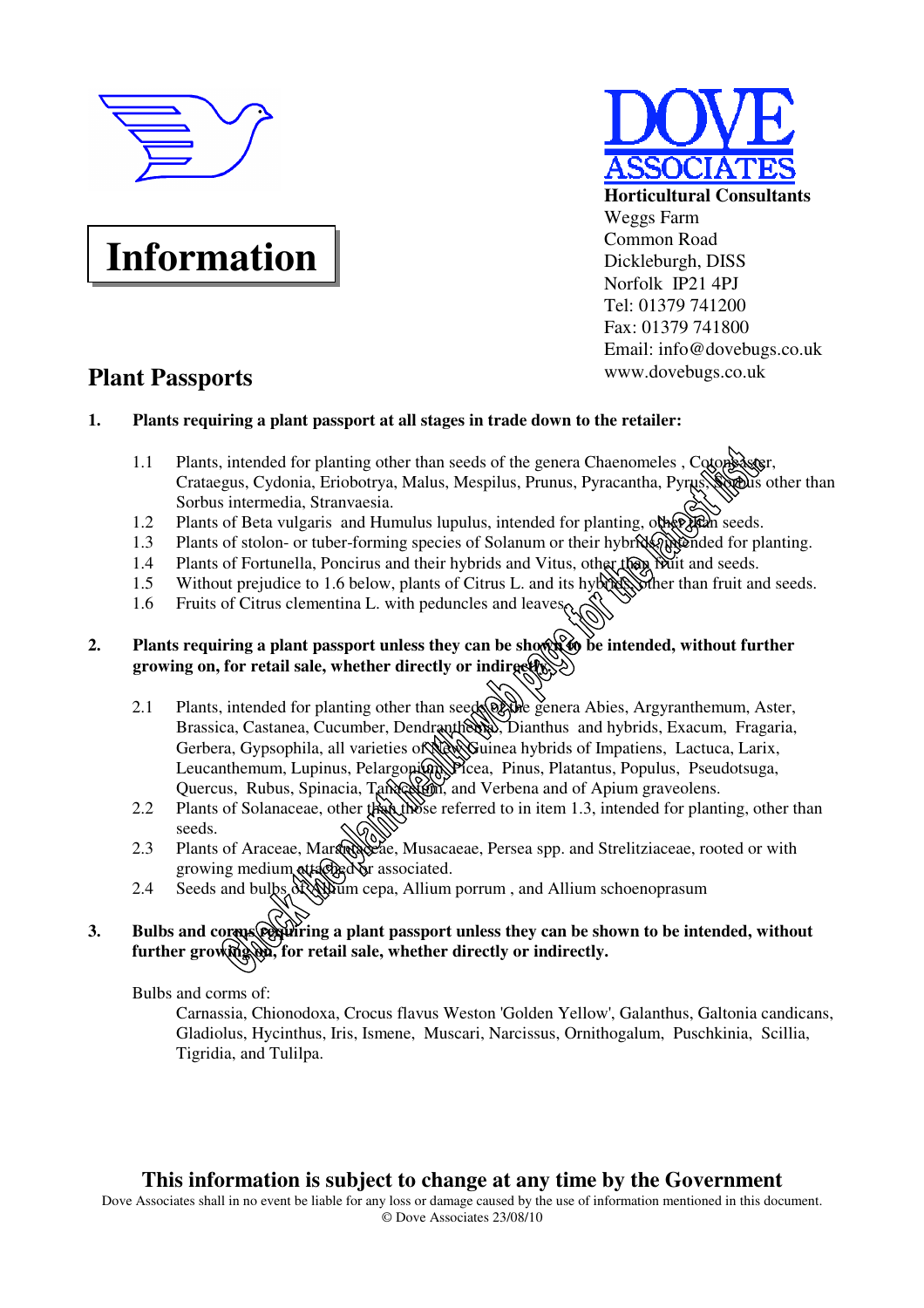## **DUTIES OF PERSONS RESPONSIBLE ON NURSERIES AUTHORISED TO ISSUE PLANT PASSPORTS**

As 'Person Responsible' you have a vital role to play in protecting plant health in the Single European Market. You must:

- 1. Watch out for quarantine pests and diseases, and make sure that everyone else on the nursery does so too. When you are sent posters or leaflets on new pest and disease threats, put them on your staff notice board.
- 2. Report immediately to your local Plant Health and Seeds Inspector (PHSI) if you think that there may be quarantine pests or diseases on the nursery, or on plants that have been delivered to your nursery.
- 3. Inspect all consignments of plants that require a plant passport for sexual quarantine pests and diseases during the two weeks before they leave the nursery. Keep a brief, but adequate record of your inspections.
- 4. Supervise the issue of plant passports for all consignments of plants which need them and which meet the requirements for them, before they leave the nursery.
- 5. Make sure that a record is kept of all passported consignments leaving the nursery and all plant passports received with plants delivered to the nursery.
- 6. Each year, before the start of the growing season, send a Forward Growing Plan to PHSI. This is a list of the plants being produced and a plan of the fields, plots or glasshouses where they will be grown.
- 7. Follow any instructions which the PHSI provide on methods of inspection, hygiene practices, record keeping, or preeductions to take against infection.
- 8. If you are going away from the nursery and plant passports must be issued in your absence, you may delegate these duties to a person who can act responsibly on your behalf. For periods of longer than a month a longer than a month a longer than a month a new person responsible should be nominated and PHSI informed.
- 9. If you are ever unsure as to what you should do, or have any other questions, ask your local Plant Health and Seeds Inspector.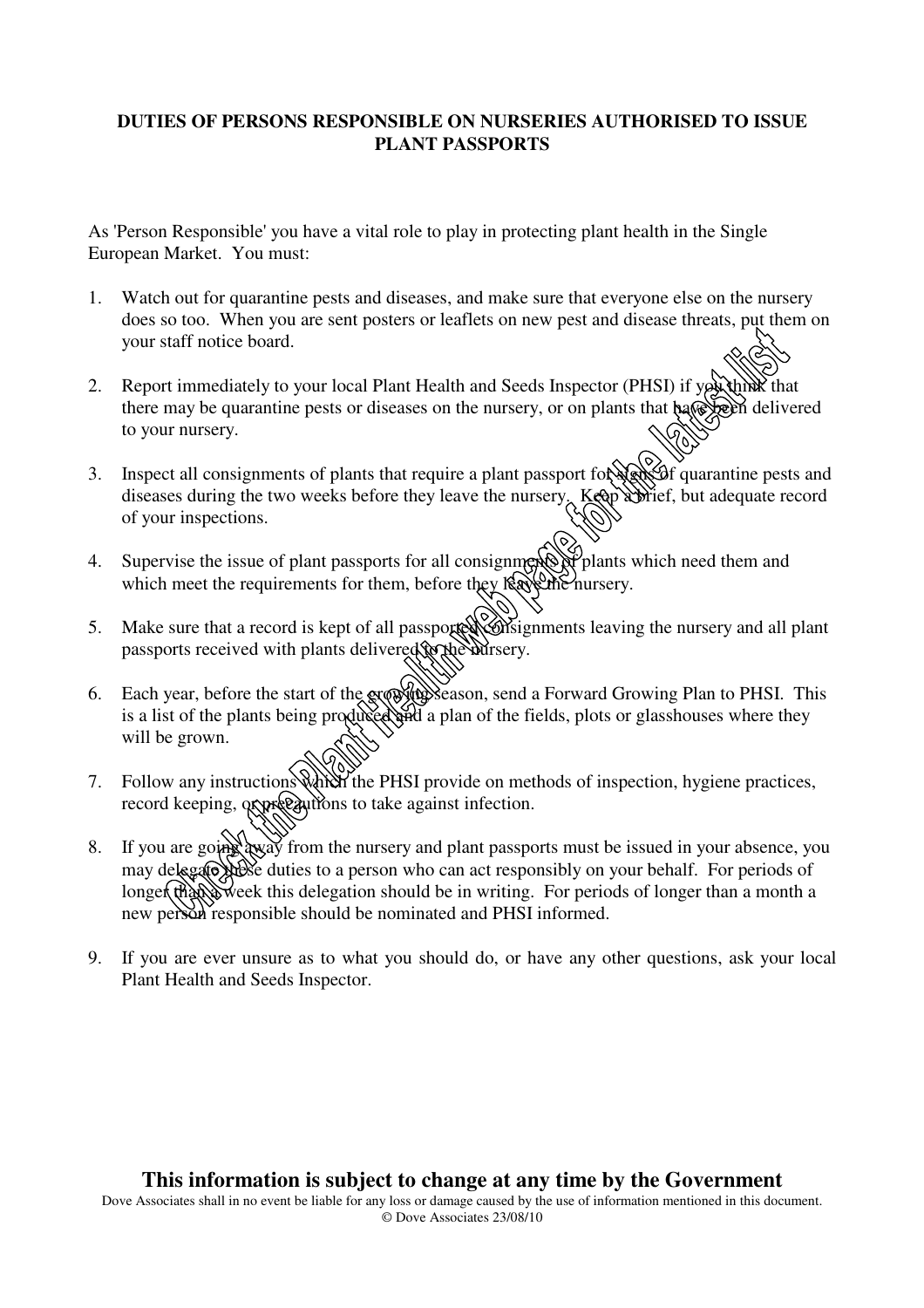Plant Passports are issued by your local Plant Health Office; you will be able to contact them through your local Department of Agriculture (telephone number obtainable from your telephone directory).

Alternatively, queries can be addressed to:

The Food and Environment Research Agency Sand Hutton York YO41 1LZ United Kingdom Tel: +44 (0) 1904 462000 Fax: +44 (0) 1904 462111 info@fera.gsi.gov.uk

The Department of Agriculture & Rural Development Quality Assurance Branch Room 1019 Dundonald House Upper Newtownards Road BELFAST BT4 3SB Tel: 028 9052 4874 Fax: 028 9052 4671 Email: qab.admin@dardni.gsi.gov.uk

The Scottish Government Horticultural and Marketing Unit The Scottish Government Rural Payments & Inspections Directorate Pentland House 47 Robb's Loan Edinburgh EH14 1TW Tel: 0131 244 6303 hort.marketing@scotland.gsi.gov.uk

Science and Advice for Scottish Agriculture Roddinglaw Road EDINBURGH EH12 9FJ Tel: 0131 244 8937 Fax: 0131 244 8940 Email: plant\_health\_licensing@sasa.gsi.gov.uk

Welsh Assembly Government Biotechnology Branch Cathays Park **Cardiff** CF10 3NQ Tel: 01443 845500 Email: Planthealthandbiotech@wales.gsi.gov.uk

#### **The plant passport provides documentary evidence that:**

- the plants have been grown by a registered producer, whose premises are regularly inspected, and who is authorised to issue plant passports;
- the plants are, to the best of the producer's knowledge, free from all quarantine pests and diseases and, where appropriate, grown in an environment which is also free from these pests and diseases;
- plants imported from outside the EC have been landed by a registered importer, inspected on arrival in the UK or in another member state (or at an approved destination) and found to be free from quarantine pests and diseases prior to being passported for movement within the EC

### **This information is subject to change at any time by the Government**

Dove Associates shall in no event be liable for any loss or damage caused by the use of information mentioned in this document. © Dove Associates 23/08/10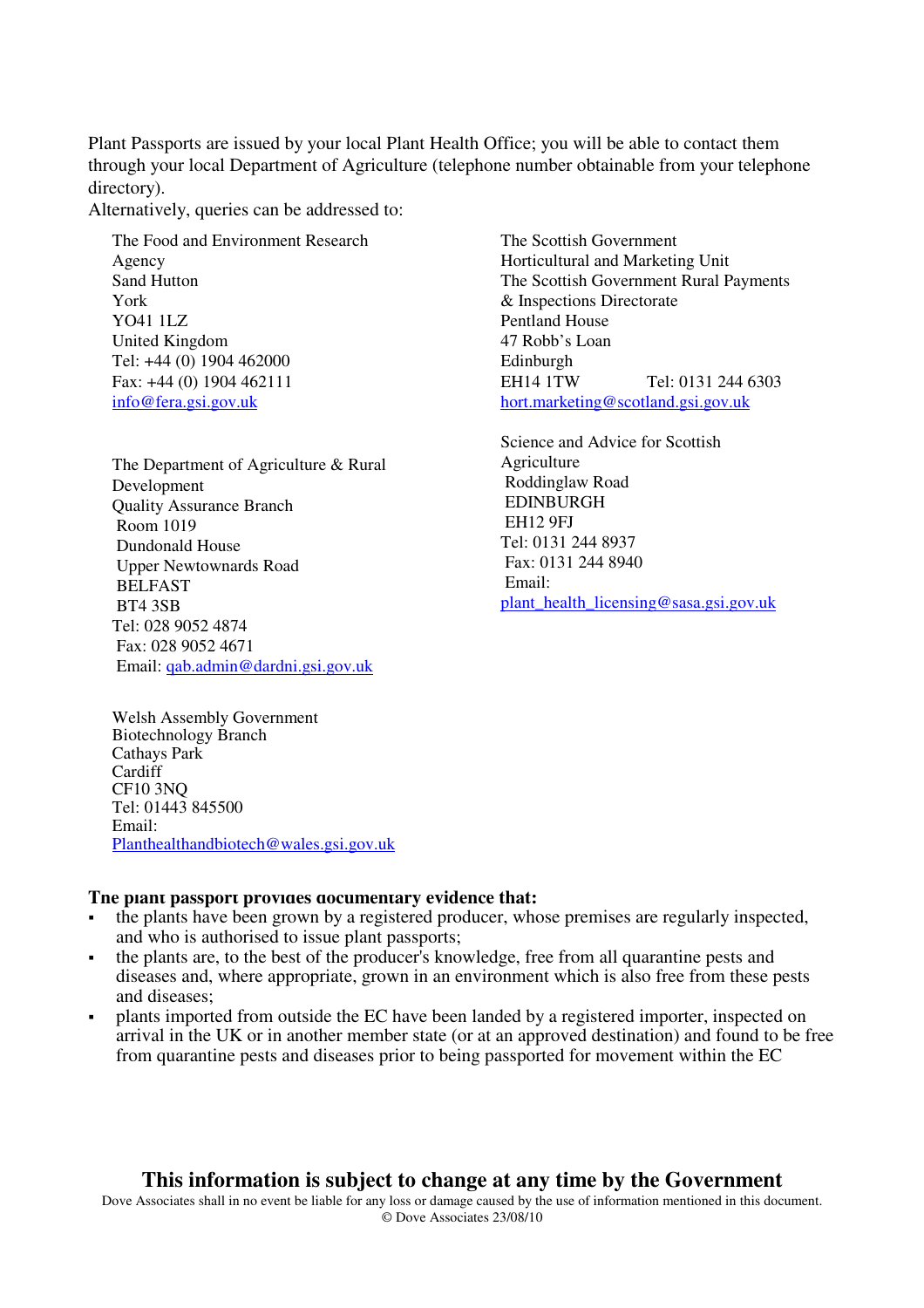#### **The following information must appear (in capital letters, if in manuscript) on the plant passport:**

i) the phrase "EC Plant Passport";

ii) "UK" (to show that the plants were grown in, or imported into, the UK);

iii) "EW" (this is simply a code for the PHSI in England and Wales);

iv) your unique DEFRA registration number;

v) an individual serial, week or batch number;

vi) the botanical name of the plant(s);

vii) the quantity in the consignment;

viii) the letters "ZP" and a Protected Zone code where necessary;

ix) the letters "RP" if it is a replacement plant passport, country of origin of the consignment, if the plants and plant products have been imported from a non-EC country.

#### **You may choose which one of the following three options you prefer when issuing plant passports:**

i) all of the information detailed at paragraph 22 above may appear on a delivery note or other document travelling with the consignment. This is the simplest option for many suppliers; ii) passporting information may be split between labels attached to the plants or plant products and the delivery note or other document accompanying the consignment. In this case, full details must still appear on the delivery note or accompanying document while a shorter list can must also appear on labels;

iii) all the details given above may appear on labels attached to the plants, plant products or their packaging, without appearing on a delivery note or accompanying document. If you choose this option, there must be at least one label for each "tradable unit" (that is, plants of the same variety, grown in the same lot, by the same producer and destined for the same customer). Your local PHSI can advise. You must keep a record of all plant passports issued.

Passporting details may appear on the same delivery note (or other document) as information on non-passported items. The passporting elements must, however, be clearly identifiable. For example, if a delivery consists of *Malus* and *Cotoneaster* (which require passports), and *Rosa* (which does not), information on all three items may be listed on the same document. However, passported stock must be easily distinguished from the rest, for example, by adding a 'P', 'PP' or an asterisk. Your local PHSI can advise on how best to incorporate passport details on your usual trade documents.

Passporting details are required regardless of the size of the consignment. For example, if a delivery consists of just one *Citrus* plant together with any number of non-passportable items, the details above must still appear on a label as described above.

Plants sent to EC Protected Zones may require a plant passport even if they are for retail sale, landscaping or your own domestic use. We would advise plant passporting all such plants going to a protected zone. There may also be special requirements for commercial growers. For example, commercial growers wishing to send plants which are fireblight hosts to the Irish Republic, Northern Ireland, Isle of Man or the Channel Islands must have their nurseries registered as being within fireblight "Buffer Zones". If you wish to send plants or plant products to an EC Protected Zone, please contact your local PHSI for further advice.